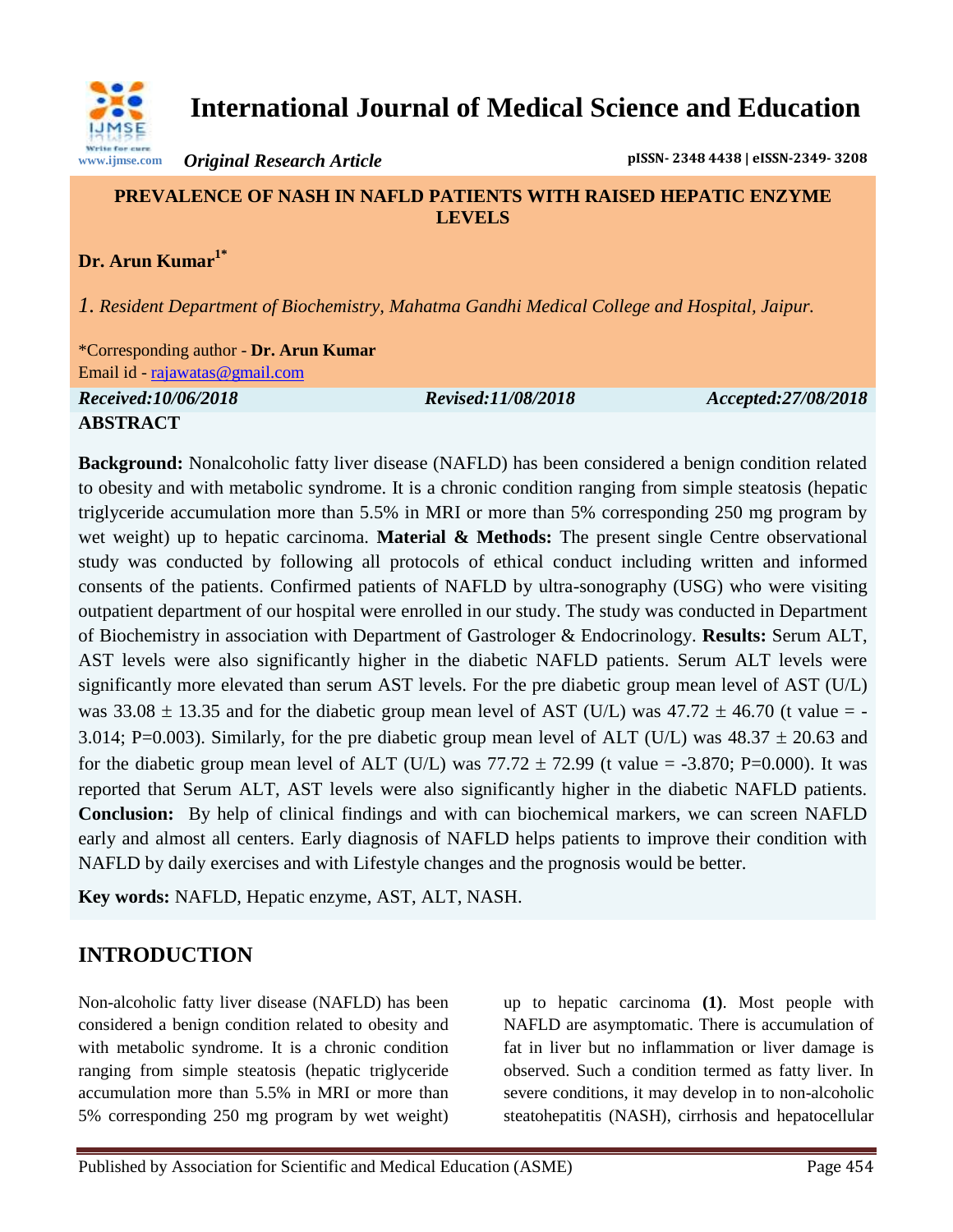carcinoma in which the liver is permanently damage and no longer able to work properly **(2)**.

Many patients with NAFLD will be overweight or obese but asymptomatic and have normal liver function tests (LFT). NAFLD is typically first suspected when the result of LFT are moderately abnormal **(3)**. The common presentation of NAFLD is moderately abnormal liver function test. Raised transaminase levels (ALT and AST) along with insulin resistance or type 2 Diabetes mellitus, impaired lipid profile, high or normal HbA1c are strongly suggestive of NAFLD or hepatic steatosis with fatty liver confirmed by USG in absence alcohol consumption **(4)**.

Clinical and pathological studies demonstrate that NAFLD is an important source of unexplained rise in hepatic transaminases, cryptogenic cirrhosis and cryptogenic hepatocellular carcinoma in Indian patients **(5)**. The fact that oxidative stress is involved in the pathogenesis of NAFLD/NASH but no roll found with serum or liver iron and HFE gene in Indian patients **(6)**. Imaging modalities are not useful in differentiating simple steatosis from NASH and liver biopsy may be helpful in those with risk factors for significant liver disease **(7)**. Hence, we conducted present study to evaluate the prevalence of NASH in NAFLD patients with raised hepatic enzyme levels.

### **MATERIALS & METHODS**

The present single Centre observational study was conducted at Mahatma Gandhi Medical College and Hospital, Jaipur. The study was conducted in Department of Biochemistry in association with Department of Gastrologer & Endocrinology. The study was conducted in duration of one year, after seeking approval from the Institutional Ethics Committee. All protocols of ethical conduct including written and informed consents of the patients enrolled for the study was strictly complied. Confirmed patients of NAFLD by ultra-sonography (USG) who were visiting outpatient department of our hospital were enrolled in our study. Calculated Sample size of study was 200 and patients were equally enrolled in prediabetic and diabetic group. Detailed socio-demographic data were taken and recorded along with general physical and clinical

examination. Inclusion criteria for the patients includes adults i.e.  $> 18-60$  years of age and patients who had elevated serum ALT & AST > 2 to reference values. Patient who were alcoholic, pregnant and lactating mothers, patient with other forms of chronic liver disease such as viral or autoimmune hepatitis, medication induced liver disease, patients who had bariatric surgery, any kind of active or recent malignancy, patients on medication associated with fatty liver disease were excluded from the study. The patients selected on the basis of above defined criteria was further subjected to investigations; Aspartate transaminase (AST), Alanine transaminase ( ALT ) by Kinetic with pyridoxal 5 phosphate, Serum Lipid Profile, Cholesterol by Enzymatic (CHO-POD) method, Triglycerides (TG) by Enzymatic (GPO/POD) method, High Density Lipids (HDL-Chol) by Phosphotungstic Acid/MgCl2-Enzymatic method, Low Density Lipids (LDL) and Very Low Density Lipids (VLDL) shall be calculated by Friedewald formula i.e. VLDL =  $TG/5$  and LDL= Cholesterol – (HDL+VLDL), Insulin by CMIA, Homeostatic model assessment- Insulin resistance (HOMA-IR), Viral Markers- HbsAg, Anti HCV and HIV. The results thus obtained shall be subjected to statistical analysis. The data were analyzed by using software's MS Excel 2010, Epi Info v7 and SPSS v22.

### **RESULTS**

Total 200 patients were enrolled for the study. Out of them 100 patients were selected in diabetic group and 100 patients were selected in pre-diabetic group. Serum levels of ALT and AST were estimated in the Enrolled patients were presented as mean and SD For the pre diabetic and diabetic groups. All the analytes were compared by applying student t-test. The mean age of subjects of both groups was comparable. For the pre diabetic group mean level of AST (U/L) was  $33.08 \pm 13.35$  and for the diabetic group mean level of AST (U/L) was  $47.72 \pm 46.70$  (t value = -3.014; P=0.003). Similarly, for the pre diabetic group mean level of ALT (U/L) was  $48.37 \pm 20.63$  and for the diabetic group mean level of ALT (U/L) was  $77.72 \pm$ 72.99 (t value =  $-3.870$ ; P=0.000). It was reported that Serum ALT, AST levels were also significantly higher in the diabetic NAFLD patients. Serum ALT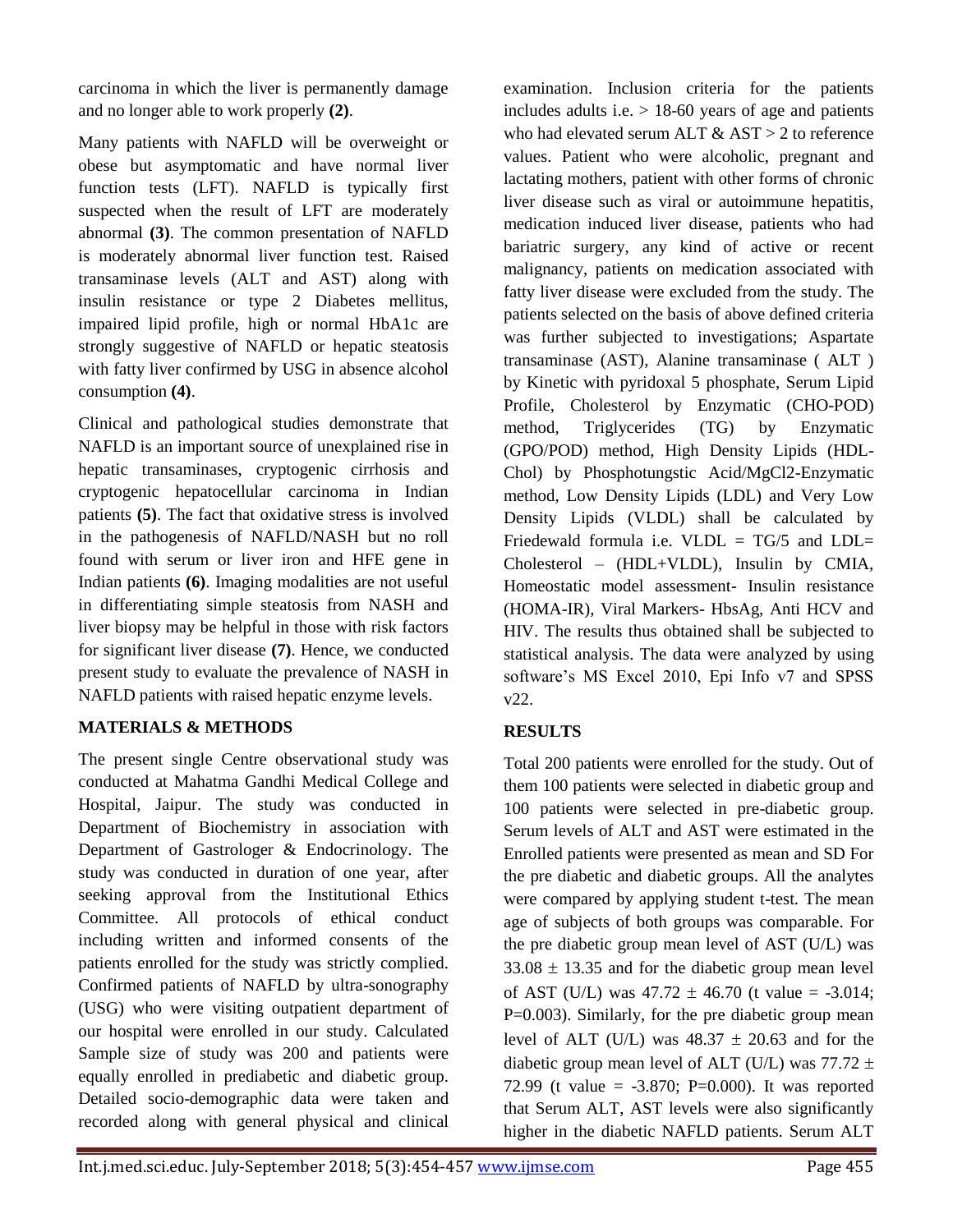levels were significantly more elevated than serum AST levels. (Table 1)

**Table 1: Hepatic enzyme levels in pre-diabetic and diabetic patients of NAFLD**

| <b>Parameters</b> | Mean $\pm$ SD |           | t-    | Р     |
|-------------------|---------------|-----------|-------|-------|
|                   | Pre DM        | DM        | value | value |
| AST (U/L)         | $33.08 \pm$   | $47.72 +$ |       | 0.003 |
|                   | 13.35         | 46.70     | 3.014 |       |
| $ALT$ (U/L)       | $48.37 \pm$   | $77.72 +$ |       | 0.000 |
|                   | 20.63         | 72.99     | 3.870 |       |

In the present study the prevalence of NASH is in Association with the serum AST levels positively affect the occurrence of NASH and it was found statistically highly significant by applying Chi square test (x2 = 32.662; P=0.000). (Table 2)

In the present study, the prevalence of NASH is in Association with the serum ALT levels positively affect the occurrence of NASH and it was found statistically highly significant by applying Chi square test (x2 = 39.799; P=0.000). (Table 3)

**Table 2: Prevalence of NASH in NAFLD patients with AST**

| <b>Groups</b> | Sub-groups         |                    | Chi-   | Р.    |
|---------------|--------------------|--------------------|--------|-------|
|               | AST < 2<br>No. (%) | AST > 2<br>No. (%) | square | Value |
| <b>NASH</b>   | 26(68)             | 12 (32)            | 32.662 | 0.000 |
| No NASH       | 161 (99)           | 01(1)              |        |       |

**Table 3: Prevalence of NASH in NAFLD patients with ALT**

| <b>Groups</b> | Sub-groups         |                    | Chi-   | Р.    |
|---------------|--------------------|--------------------|--------|-------|
|               | ATT < 2<br>No. (%) | ALT > 2<br>No. (%) | square | Value |
| <b>NASH</b>   | 24(63)             | 14 (37)            | 39.799 | 0.000 |
| No NASH       | 161 (99)           | 01(1)              |        |       |

#### **DISCUSSION**

NAFLD refers to a group of disorder including

asymptomatic conditions like liver cirrhosis to more severe condition like NASH, which present with progressive apoptosis and Fibrosis. NASH was first define by Ludwig et al in 1980 as a condition presenting with inflammatory changes liver function test **(8)**. Since then liver biopsy has remained the method of choice for diagnosis as well as evolution of the degree of necrotic inflammation of liver tissue in NASH. In an epidemiological study by El serag HB et al., 2004 two to three times increased risk of future end stage Liver disease and hepatocellular carcinoma was reported in Diabetic patients **(9)**.

All the biomarkers estimated in the Enrolled patients were presented as mean  $\pm$  SD For the pre diabetic and diabetic groups. All the analytes were compared by applying student t-test the major observations reported that the mean age of subjects can both groups was comparable and Serum ALT, AST levels were also significantly higher in the diabetic NAFLD patients. Serum ALT levels were significantly more elevated than serum AST levels. Of the total 200 NAFLD patients enrolled for the study 38 (16%) confirmed for NASH. The significance of elevated AST and ALT level in patients of NAFLD with NASH was further explore in the study on applying Chi square test it was observed that Serum AST and ALT level more than 2 Times the upper normal limits have a highly significant Association with occurrence of NASH **(10)**.

In the present study, Serum levels of ALT and AST were estimated in the Enrolled patients were presented as mean and SD For the pre diabetic and diabetic groups. All the analytes were compared by applying student t-test. The mean age of subjects of both groups was comparable. For the pre diabetic group mean level of AST (U/L) was  $33.08 \pm 13.35$ and for the diabetic group mean level of AST (U/L) was  $47.72 \pm 46.70$  (t value = -3.014; P=0.003). Similarly, for the pre diabetic group mean level of ALT (U/L) was  $48.37 \pm 20.63$  and for the diabetic group mean level of ALT (U/L) was  $77.72 \pm 72.99$  (t value =  $-3.870$ ; P=0.000). In fact out of the 162 patients with known as like manifestations only one patient 0.6% presented with serum aspartate transaminase and alanine transaminase level more than twice the normal values. The study therefore